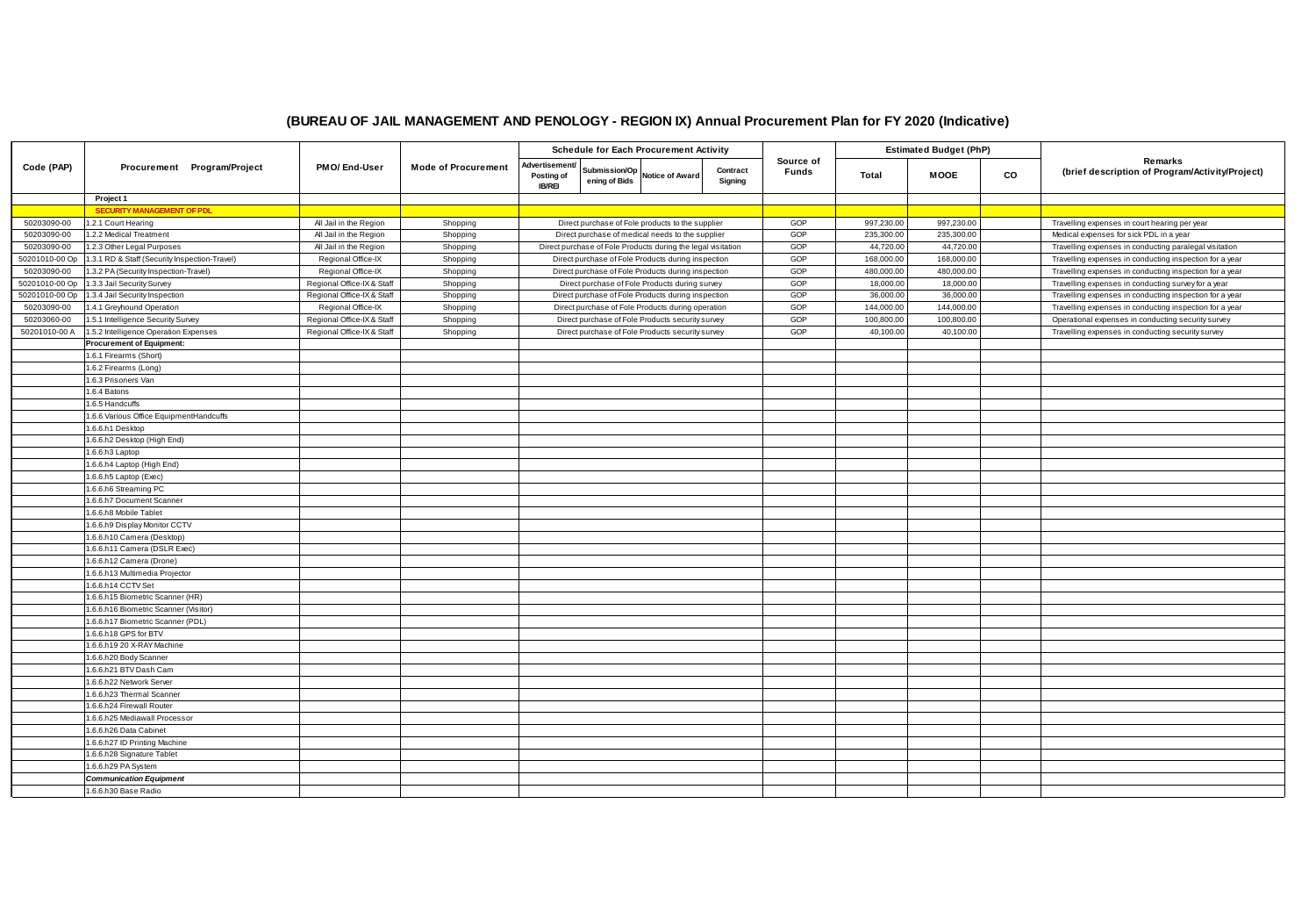|             | 1.6.6.h31 Hand Held Radio                                     |                            |                           |      |        |                                                         |      |     |              |              |                                                             |
|-------------|---------------------------------------------------------------|----------------------------|---------------------------|------|--------|---------------------------------------------------------|------|-----|--------------|--------------|-------------------------------------------------------------|
|             | 1.6.6.h32 Mobile Radio                                        |                            |                           |      |        |                                                         |      |     |              |              |                                                             |
|             | 1.6.6.h33 PABX                                                |                            |                           |      |        |                                                         |      |     |              |              |                                                             |
|             | 1.6.6.h34 Fax Machine                                         |                            |                           |      |        |                                                         |      |     |              |              |                                                             |
|             | <b>Printing Equipment</b>                                     |                            |                           |      |        |                                                         |      |     |              |              |                                                             |
|             | 1.6.6.h35 Printer (lnk Jet)                                   |                            |                           |      |        |                                                         |      |     |              |              |                                                             |
|             | 1.6.6.h36 Printer (Laser)                                     |                            |                           |      |        |                                                         |      |     |              |              |                                                             |
|             | 1.6.6.h37 Tarpaulin Printer                                   |                            |                           |      |        |                                                         |      |     |              |              |                                                             |
|             | <b>STAR Team Equipment</b>                                    |                            |                           |      |        |                                                         |      |     |              |              |                                                             |
|             | 1.7.1.i.1 Balistic Shield                                     |                            |                           |      |        |                                                         |      |     |              |              |                                                             |
|             | 1.7.1.i.2 Kevlar                                              |                            |                           |      |        |                                                         |      |     |              |              |                                                             |
|             | 1.7.1.i.3 Bullet-proof Vest                                   |                            |                           |      |        |                                                         |      |     |              |              |                                                             |
|             | 1.7.1.i.4 Gas Mask                                            |                            |                           |      |        |                                                         |      |     |              |              |                                                             |
|             | 1.7.1.i.5 Galil Rifle                                         |                            |                           |      |        |                                                         |      |     |              |              |                                                             |
|             | Project 2                                                     |                            |                           |      |        |                                                         |      |     |              |              |                                                             |
|             |                                                               |                            |                           |      |        |                                                         |      |     |              |              |                                                             |
|             | <b>JAIL DECONGESTION</b>                                      |                            |                           |      |        |                                                         |      |     |              |              |                                                             |
| 50201010-00 | 2.1.1 Transfer of Sentenced Prisoners to Penal Farm           | All Jails in the Region    | Shopping                  |      |        | Direct purchase of Fole products to the supplier        |      | GOP | 371,200.00   | 371,200.00   | Travel expenses during transfer of PDL in a year            |
| 50203090-00 | 2.1.2 Travel Expenses                                         | All Jails in the Region    | Shopping                  |      |        | Direct purchase of Fole Products during remand          |      | GOP | 384,750.00   | 384,750.00   |                                                             |
| 50203090-00 | 2.1.3 Certification granted from LEA during Greyhound         | <b>BJMP9 Region-wide</b>   | Shopping                  |      |        | Direct purchase of Fole Products during operation       |      | GOP | 240,000.00   | 240,000.00   | Operational expenses on paralegal services to PDL           |
|             | Construction of Jail & Office Facilities                      |                            |                           |      |        |                                                         |      |     |              |              |                                                             |
|             | 2.2.1 Regional Office-IX (Construction of 3 Storey Bldg.)     |                            |                           |      |        |                                                         |      |     |              |              |                                                             |
|             | 2.2.2 Imelda District Jail (Const. of PF & Tower Guard)       |                            |                           |      |        |                                                         |      |     |              |              |                                                             |
|             | 2.2.3 Ipil District Jail-MD (Construction of P Fence 10)      |                            |                           |      |        |                                                         |      |     |              |              |                                                             |
|             | 2.2.4 Ipil District Jail-MD (Const. of Box Culvert 80Lm)      |                            |                           |      |        |                                                         |      |     |              |              |                                                             |
|             | 2.2.5 Salug District Jail (Const. of PF with Guardhouse)      |                            |                           |      |        |                                                         |      |     |              |              |                                                             |
|             | 2.2.6 Dumingag Municipal Jail (Const. of PF for enclosure w/  |                            |                           |      |        |                                                         |      |     |              |              |                                                             |
|             | Gate/Guardhouse & Tower Guard)                                |                            |                           |      |        |                                                         |      |     |              |              |                                                             |
|             | 2.2.7 Liloy District Jail (Const. of PF for enclosure w/      |                            |                           |      |        |                                                         |      |     |              |              |                                                             |
|             | Gate/Guardhouse & Tower Guard)                                |                            |                           |      |        |                                                         |      |     |              |              |                                                             |
|             | 2.2.8 Dapitan City Jail (Construction of Perimeter Fence)     |                            |                           |      |        |                                                         |      |     |              |              |                                                             |
|             | 2.2.9 Isabela City Jail (Construction of New Building)        |                            |                           |      |        |                                                         |      |     |              |              |                                                             |
| 50203090-00 | 2.2.4 Travel Expenses (Paralegal Services)                    | All Jails in the Region    | Shopping                  |      |        | Direct purchase of operational needs paralegal services |      | GOP | 82,400.00    | 82,400.00    | Travel expenses of processing the PDL cases in courts       |
|             | Project 3                                                     |                            |                           |      |        |                                                         |      |     |              |              |                                                             |
|             | <b>IMPROVEMENT AND MAINTENANCE OF JAIL FACILITIES &amp;</b>   |                            |                           |      |        |                                                         |      |     |              |              |                                                             |
|             | <b>EQUIPMENT</b>                                              |                            |                           |      |        |                                                         |      |     |              |              |                                                             |
|             | <b>Command Center</b>                                         |                            |                           |      |        |                                                         |      |     |              |              |                                                             |
|             | 3.1.1 Regional Office                                         |                            |                           |      |        |                                                         |      |     |              |              |                                                             |
|             | 3.1.2 Jails                                                   |                            |                           |      |        |                                                         |      |     |              |              |                                                             |
| 50204010-00 | 3.1.3 Water - utility bills                                   | All Jails in the Region    | <b>Direct Contracting</b> |      |        | Monthly water expenses of some jails region-wide        |      | GOP | 2,292,008.00 | 2,292,008.00 | Water bills of respective jails in a year consumption       |
| 50204020-00 | 3.1.4 Electricity - utility bills                             | All Jails in the Region    | <b>Direct Contracting</b> |      |        | Monthly power expenses of some jails region-wide        |      | GOP | 3,731,176.00 | 3,731,176.00 | power bills of respective jails in a year consumption       |
| 50205020-02 | 3.1.5 Telephone/Fax - utility bills                           | All Jails in the Region    | <b>Direct Contracting</b> |      |        | Monthly telephone expenses of some jails region-wide    |      | GOP | 295,360.00   | 295,360.00   | Telephone bills of respective jails in a year consumption   |
| 50205030-00 | 3.1.6 Internet - utility bills                                | All Jails in the Region    | <b>Direct Contracting</b> |      |        | Monthly internet expenses of some jails region-wide     |      | GOP | 18,000.00    | 18,000.00    | Internet bills of respective jails in a year consumption    |
|             | Installation of Internet Connection                           |                            |                           |      |        |                                                         |      |     |              |              |                                                             |
|             | 3.1.7 Regional Office                                         |                            |                           |      |        |                                                         |      |     |              |              |                                                             |
|             | 3.1.8 Jails                                                   |                            |                           |      |        |                                                         |      |     |              |              |                                                             |
|             | <b>Procurement of Telephone</b>                               |                            |                           |      |        |                                                         |      |     |              |              |                                                             |
|             | 3.1.9 Regional Office                                         |                            |                           |      |        |                                                         |      |     |              |              |                                                             |
|             | 3.1.10 Jails                                                  |                            |                           |      |        |                                                         |      |     |              |              |                                                             |
|             | Installation of Telephone (Landline)                          |                            |                           |      |        |                                                         |      |     |              |              |                                                             |
|             | 3.1.11 Regional Office                                        |                            |                           |      |        |                                                         |      |     |              |              |                                                             |
|             | 3.1.12 Jails                                                  |                            |                           |      |        |                                                         |      |     |              |              |                                                             |
|             | 3.2.1 Installation of Line Canal 30 Ln. m. & Renovation of    |                            |                           |      |        |                                                         |      |     |              |              | Renovate the perimeter fence & install a line canal to stre |
| 50213040-99 | Perimter Fence                                                | Sindangan District Jail    | Small Value Procurement   | 3 CD | 1 CD   | 1 CD                                                    | 1 CD | GOP | 450,000.00   | 450,000.00   | security of the jail                                        |
|             | 3.2.2 Reinforcement of Perimeter Fence 8 Ln. m. & transfer of |                            |                           |      |        |                                                         |      |     |              |              |                                                             |
| 50213040-99 | main Door Grill to align at Corridor Main Jail                | Dapitan City Jail          | Small Value Procurement   | 3 CD | $1$ CD | 1 CD                                                    | 1 CD | GOP | 159,492.00   | 159,492.00   |                                                             |
|             |                                                               |                            |                           |      | $1$ CD |                                                         | 1 CD | GOP |              |              |                                                             |
| 50213040-99 | 3.2.3 Installation of 40 Ln. m. Box Culvert                   | Ramon Magsaysay DJ         | Small Value Procurement   | 3 CD |        | 1 CD                                                    |      |     | 512,000.00   | 512,000.00   |                                                             |
| 50213040-99 | 3.2.4 Renovation of Guardhouse, Installation of Razor Wire    | Dipolog City Jail-FD       | Small Value Procurement   | 3 CD | 1 CD   | 1 CD                                                    | 1 CD | GOP | 250,000.00   | 250,000.00   |                                                             |
|             | and Secondary Fence; Provision of Armory                      |                            |                           |      |        |                                                         |      |     |              |              |                                                             |
|             | 3.2.5 Provision of Conjugal Room to Pagadian City Jail-FD     |                            |                           |      |        |                                                         |      |     |              |              |                                                             |
|             | 50213060-01 MV 3.2.5 Repair of Vehicle                        | Jails with issued vehicles | <b>Direct Contracting</b> |      |        | As case needed aside from the monthly repair program    |      | GOP | 183,760.00   | 183,760.00   | Programmed repair expenses of all gov't. issued vehicles    |

| 371,200.00 | 371,200.00   | Travel expenses during transfer of PDL in a year                                            |
|------------|--------------|---------------------------------------------------------------------------------------------|
| 384,750.00 | 384,750.00   |                                                                                             |
| 240,000.00 | 240,000.00   | Operational expenses on paralegal services to PDL                                           |
|            |              |                                                                                             |
|            |              |                                                                                             |
|            |              |                                                                                             |
|            |              |                                                                                             |
|            |              |                                                                                             |
|            |              |                                                                                             |
|            |              |                                                                                             |
|            |              |                                                                                             |
|            |              |                                                                                             |
| 82,400.00  |              | Travel expenses of processing the PDL cases in courts                                       |
|            | 82,400.00    |                                                                                             |
|            |              |                                                                                             |
|            |              |                                                                                             |
|            |              |                                                                                             |
|            |              |                                                                                             |
| 292,008.00 | 2,292,008.00 | Water bills of respective jails in a year consumption                                       |
| 731,176.00 | 3,731,176.00 | power bills of respective jails in a year consumption                                       |
| 295,360.00 | 295,360.00   | Telephone bills of respective jails in a year consumption                                   |
| 18,000.00  | 18,000.00    | Internet bills of respective jails in a year consumption                                    |
|            |              |                                                                                             |
|            |              |                                                                                             |
|            |              |                                                                                             |
|            |              |                                                                                             |
|            |              |                                                                                             |
|            |              |                                                                                             |
|            |              |                                                                                             |
| 450,000.00 | 450,000.00   | Renovate the perimeter fence & install a line canal to strength the<br>security of the jail |
| 159,492.00 | 159,492.00   |                                                                                             |
| 512,000.00 | 512,000.00   |                                                                                             |
| 250,000.00 | 250,000.00   |                                                                                             |
| 183,760.00 | 183,760.00   | Programmed repair expenses of all gov't. issued vehicles                                    |
|            |              |                                                                                             |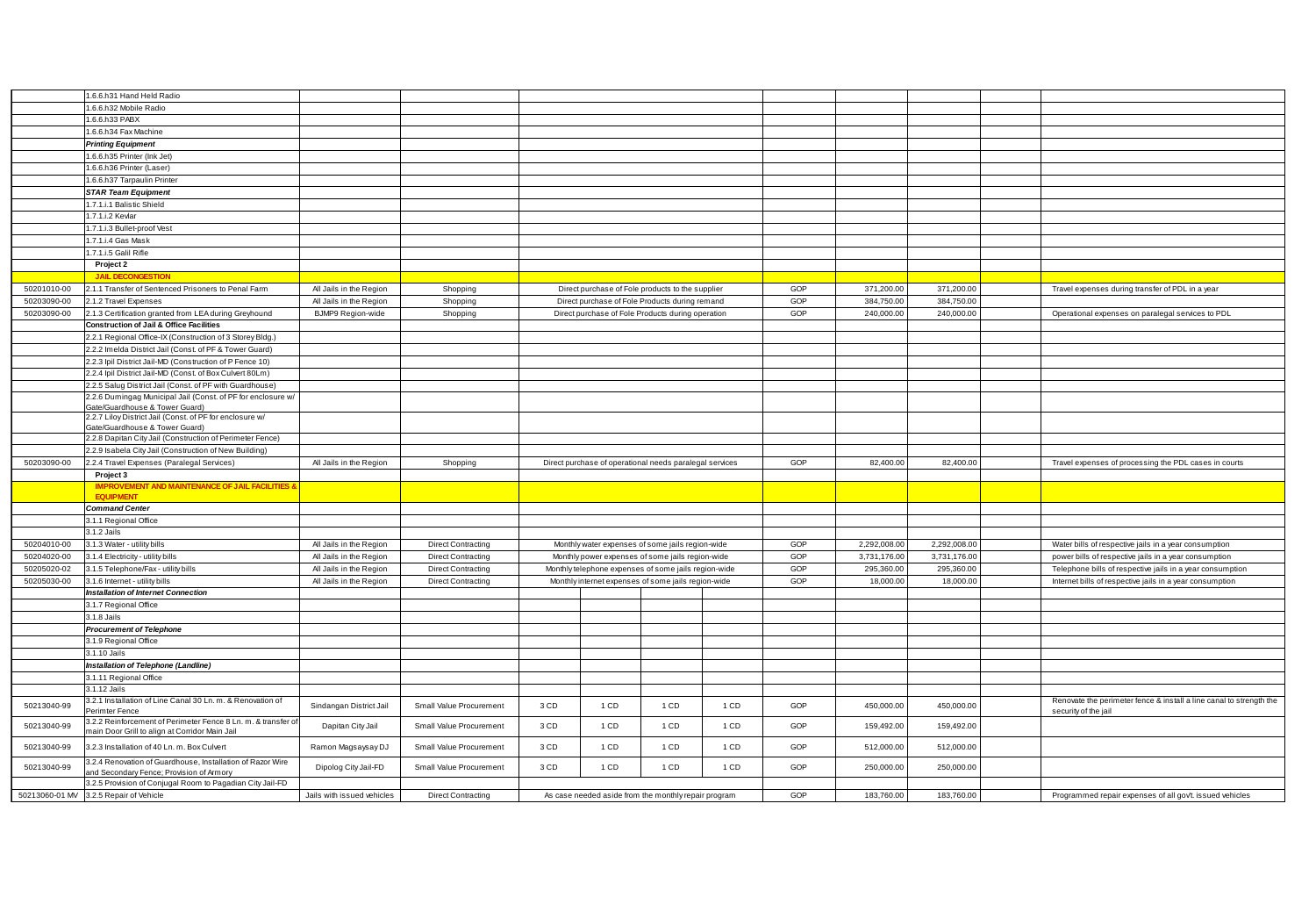| 50213060-01 MV | 3.2.6 Maintenance of Vehicles                                        | Jails with issued vehicles      | <b>Direct Contracting</b>      |      | As case needed aside from the monthly repair program             |                                    |      | GOP        | 80,000.00      | 80,000.00      | Programmed maintenance expenses of all gov't. issued vehicles       |
|----------------|----------------------------------------------------------------------|---------------------------------|--------------------------------|------|------------------------------------------------------------------|------------------------------------|------|------------|----------------|----------------|---------------------------------------------------------------------|
| 50215010-01    | 3.2.7 Registration of Vehicles                                       | Jails with issued vehicles      | <b>Direct Contracting</b>      |      | Yearly registration of gov't. issued vehicles in the region      |                                    |      | GOP        | 33,736.00      | 33,736.00      | Vehicle registration expenses through LTO                           |
| 50215030-00    | 3.2.8 Insurance of Vehicles                                          | Jails with issued vehicles      | <b>Direct Contracting</b>      |      | Yearly insurance licenses of issued vehicles in the region       |                                    |      | GOP        | 148,076.00     | 148,076.00     | Yearly insurance of issued vehicles through BIR                     |
| 50213050-02    | 3.2.9 Repair of Office Equipment                                     | All Jails in the Region         | <b>Direct Contracting</b>      |      | As case needed aside from the monthly repair program             |                                    |      | GOP        | 71,460.00      | 71,460.00      | Programmed repair expenses of all office equipments                 |
| 50213050-02    | 3.2.10 Maintenance of Office Equipment                               | All Jails in the Region         | <b>Direct Contracting</b>      |      | As case needed aside from the monthly maintennace program        |                                    |      | GOP        | 36,640.00      | 36,640.00      | Programmed maintenance expenses of all office equipments            |
| 50203010-00 Op | 3.3.1 Procurement of Office Supplies & Materials                     | All Jails in the Region         | <b>Small Value Procurement</b> | 3 CD | 1 CD                                                             | 1 CD                               | 1 CD | GOP        | 695,100.00     | 695,100.00     | Procurement of Office & Materials Supplies in a quarter basis       |
|                | 3.3.2 Unit Color Banner                                              | All Jails in the Region         | Shopping                       |      | Direct purchase of Fole products to the supplier                 |                                    |      | GOP        | 17,850.00      | 17,850.00      |                                                                     |
|                | 3.3.3 Pole Banner                                                    | All Jails in the Region         | Shopping                       |      | Direct purchase of Fole products to the supplier                 |                                    |      | GOP        | 15,750.00      | 15,750.00      |                                                                     |
|                | <b>Procurement of ICT Supplies</b>                                   |                                 |                                |      |                                                                  |                                    |      |            |                |                |                                                                     |
|                | 3.3.2 Hard Drive (1 TB)                                              |                                 |                                |      |                                                                  |                                    |      |            |                |                |                                                                     |
|                | 3.3.3 SSD HD (1 TB)                                                  |                                 |                                |      |                                                                  |                                    |      |            |                |                |                                                                     |
|                | 3.3.4 Portable HD (1 TB)                                             |                                 |                                |      |                                                                  |                                    |      |            |                |                |                                                                     |
|                |                                                                      |                                 |                                |      |                                                                  |                                    |      |            |                |                |                                                                     |
|                | 3.3.5 Flash Drive (1 TB)                                             |                                 |                                |      |                                                                  |                                    |      |            |                |                |                                                                     |
|                | 3.3.6 Photo Paper<br>3.3.7 Batteries                                 |                                 |                                |      |                                                                  |                                    |      |            |                |                |                                                                     |
|                |                                                                      |                                 |                                |      |                                                                  |                                    |      |            |                |                |                                                                     |
|                | 3.3.8 Printer Ink                                                    |                                 |                                |      |                                                                  |                                    |      |            |                |                |                                                                     |
|                | 3.3.9 Card Reader                                                    |                                 |                                |      |                                                                  |                                    |      |            |                |                |                                                                     |
|                | 3.3.10 Vacuum Cleaner                                                |                                 |                                |      |                                                                  |                                    |      |            |                |                |                                                                     |
|                | 3.3.11 CAT6 Cable (305 m)                                            |                                 |                                |      |                                                                  |                                    |      |            |                |                |                                                                     |
|                | 3.3.12 RJ 45 (100 pcs)                                               |                                 |                                |      |                                                                  |                                    |      |            |                |                |                                                                     |
|                | 3.3.13 Crimping Tool                                                 |                                 |                                |      |                                                                  |                                    |      |            |                |                |                                                                     |
|                | 3.3.14 Network Cable Tester                                          |                                 |                                |      |                                                                  |                                    |      |            |                |                |                                                                     |
|                | 3.3.15 Keyboard                                                      |                                 |                                |      |                                                                  |                                    |      |            |                |                |                                                                     |
|                | 3.3.16 Mouse                                                         |                                 |                                |      |                                                                  |                                    |      |            |                |                |                                                                     |
|                | 3.3.17 ID Cards                                                      |                                 |                                |      |                                                                  |                                    |      |            |                |                |                                                                     |
|                | 3.3.18 Laser Printer Toner                                           |                                 |                                |      |                                                                  |                                    |      |            |                |                |                                                                     |
|                | 3.3.19 High End Router/Switch                                        |                                 |                                |      |                                                                  |                                    |      |            |                |                |                                                                     |
| 50203120-00    | 3.4.1 Procurement of 9mm Ammunitions                                 | Jails with issued firearms      | Small Value Procurement        | 3 CD | 1 CD                                                             | 1 CD                               | 1 CD | GOP        | 140,200.00     | 140,200.00     | Procurement of firearms ammunization                                |
| 50203120-00    | 3.4.2 Procurement of Shotgun 12 Gauge                                | Jails with issued firearms      | Shopping                       |      | Direct purchase of Fole products to the supplier                 |                                    |      | GOP        | 36,000.00      | 36,000.00      | Procurement of firearms ammunization                                |
| 50203120-00    | 3.4.3 Procurement of 5.56                                            | Jails with issued firearms      | Small Value Procurement        | 3 CD | $1$ CD                                                           | 1 CD                               | 1 CD | GOP        | 75,000.00      | 75,000.00      | Procurement of firearms ammunization                                |
| 50203090-00    | 3.4.4 Annual Physical Inventory of Firearms and Equipment<br>Travel) | Regional Office Staffs &<br>COA | Shopping                       |      | Direct purchase of Fole products to the supplier                 |                                    |      | GOP        | 30,000.00      | 30,000.00      | Travelling expenses in conducting Physical Inventory in all jails   |
|                |                                                                      | Regional Office Staffs &        |                                |      |                                                                  |                                    |      |            |                |                | Operational expenses on physical inventory of firearms &            |
|                | 3.4.5 Operational Expenses                                           | COA                             | Shopping                       |      | Direct purchase of the operational needs for physical inventory  |                                    |      | GOP        | 118,800.00     | 118,800.00     | equipment in all jails                                              |
|                | Project 4                                                            |                                 |                                |      |                                                                  |                                    |      |            |                |                |                                                                     |
|                | <b>PROVISION FOR BASIC NEEDS</b>                                     |                                 |                                |      |                                                                  |                                    |      |            |                |                |                                                                     |
| 50203050-00    | 1.1.1 Food Subsistence-Rice                                          | All Jails in the Region         | Agency to Agency               |      | Rice purchased to National Food Authority                        |                                    |      | <b>GOP</b> | 147,832,300.00 | 147,832,300.00 | PSA daily consumption in year                                       |
|                | 4.1.2 Viand                                                          | All Jails in the Region         | <b>Public Bidding</b>          | 7 CD | 20 CD                                                            | 1 CD                               | 1 CD | GOP        |                |                | Conduct bidding quarterly adopting ordering                         |
| 50201010-00 Op | 1.1.3 Food Monitoring & Other PWD                                    | All Jails in the Region         | Shopping                       |      | Direct purchase of materials needed in food monitoring           |                                    |      | GOP        | 43,800.00      | 43,800.00      | Supplies and materials expenses in conducting food monitoring       |
| 50203090-00    |                                                                      | All Jails in the Region         | Shopping                       |      | Direct purchase of administrative materials for the program      |                                    |      | GOP        | 180,000.00     | 180,000.00     | Administrative materials expenses of the program implementation     |
| 50203990-00    | 4.3.1 Rehab Supplies/ Grooming Kit                                   | All Jails in the Region         | Small Value Procurement        | 3 CD | 1 CD                                                             | 1 CD                               | 1 CD | GOP        | 2,096,400.00   | 2,096,400.00   | Procurement of Rehabilitation Supplies for the PDL Quarterly        |
| 50203990-00    | 4.3.2 Purchase of Yellow T-Shirts                                    | All Jails in the Region         | <b>Small Value Procurement</b> | 3 CD | 1 CD                                                             | $1$ CD                             | 1 CD | GOP        | 1,157,200.00   | 1,157,200.00   | Procurement of yellow t-shirts for the PDL quarterly                |
| 50203990-00    | 4.3.3 Purchase of Jogging Pants                                      | All Jails in the Region         | Small Value Procurement        | 3 CD | 1 CD                                                             | 1 CD                               | 1 CD | GOP        | 1,157,200.00   | 1,157,200.00   | Procurement of jogging pants for the PDL quarterly                  |
| 50203070-00    | 4.4.1 Medical (Health Care Services)                                 | All Jails in the Region         | <b>Public Bidding</b>          | 7 CD | 20 CD                                                            | 1 CD                               | 1 CD | GOP        | 20,549,500.00  | 20,549,500.00  | Procurement of drugs & medicines for the PDL monthly                |
| 50203250-00    | 4.4.2 Medical Diagnostic/Laboratory Supplies                         | All Jails in the Region         | Small Value Procurement        | 3 CD | 1 CD                                                             | 1 CD                               | 1 CD | GOP        | 10,274,750.00  | 10,274,750.00  | Procurement of supplies use for medical laboratory                  |
| 50203080-00    | 4.4.3 Dental                                                         | All Jails in the Region         | Shopping                       |      |                                                                  | Direct purchase of dental supplies |      | GOP        | 80,000.00      | 80,000.00      | Procurement of dental supplies                                      |
| 50203080-00    | 4.4.4 Drug Test                                                      | All Jails in the Region         | Shopping                       |      | Direct purchase of drugs test materials for the program          |                                    |      | GOP        | 173,400.00     | 173,400.00     | Procurement of drug testing kit                                     |
| 50203070-00    | 4.5.1 Medical (Care Services for PDL Senior Citizen)                 | All Jails in the Region         | Small Value Procurement        | 3 CD | 1 CD                                                             | 1 CD                               | 1 CD | GOP        | 569,400.00     | 569,400.00     | Procurement of medicines for PDL senior citizen quarterly           |
| 50203250-00    | 4.5.2 Medical Diagnostic/ Laboratory Supplies                        | All Jails in the Region         | Small Value Procurement        | 3 CD | 1 CD                                                             | 1 CD                               | 1 CD | GOP        | 284,700.00     | 284,700.00     | Procurement of laboratory supplies for the PDL quarterly            |
| 50203080-00    | 4.5.3 Dental                                                         | All Jails in the Region         | Shopping                       |      | Direct purchase of dental supplies to the Supplier               |                                    |      | GOP        | 31,792.00      | 31,792.00      | Procurement of dental supplies for the PDL                          |
|                | Project 5                                                            |                                 |                                |      |                                                                  |                                    |      |            |                |                |                                                                     |
|                | <b>BEHAVIOR DEVELOPMENT</b>                                          |                                 |                                |      |                                                                  |                                    |      |            |                |                |                                                                     |
| 50203010-00 Op | 5.2.1 Livelihood (Services)                                          | All Jails in the Region         | Shopping                       |      | Direct purchase of materials needed for livelihood services      |                                    |      | GOP        | 105,800.00     | 105,800.00     | Procurement of materials use for livelihood activities              |
| 50203010-00 Op | 5.2.2 Livelihood Skills Training                                     | All Jails in the Region         | Shopping                       |      | Direct purchase of training materials for the livelihood program |                                    |      | GOP        | 65,800.00      | 65,800.00      | Procurement of tools & materials use for livelihood skills training |
| 50203010-00 Op | 5.3.1 Non-formal/Vocational (Educational Services)                   | All Jails in the Region         | Shopping                       |      | Direct purchase of materials needed for educational services     |                                    |      | GOP        | 80,000.00      | 80,000.00      | Procurement of materials use for non-formal education               |
| 50203010-00 Op | 5.3.2 Tutorial/ ALS                                                  | All Jails in the Region         | Small Value Procurement        | 3 CD | 1 CD                                                             | 1 CD                               | 1 CD | GOP        | 188,700.00     | 188,700.00     | Procurement of materials use for tutorials & alt. way of learning   |
| 50203010-00 Op | 5.4.1 Guidance and Counseling                                        | All Jails in the Region         | Shopping                       |      | Direct purchase of materials needed for educational services     |                                    |      | GOP        | 40,000.00      | 40,000.00      | Procurement of materials use for guidance & counseling activities   |
| 50203990-00    | 5.5.1 Sports (Physical Fitness)                                      | All Jails in the Region         | Small Value Procurement        | 3 CD | 1 CD                                                             | 1 CD                               | 1 CD | GOP        | 951,360.00     | 951,360.00     | Procurement of sporting goods or physical activities                |
| 50203990-00    | 5.5.2 Recreational Services                                          | All Jails in the Region         | Small Value Procurement        | 3 CD | 1 CD                                                             | 1 CD                               | 1 CD | GOP        | 634,240.00     | 634,240.00     | Procurement of materials use for recreation program                 |
| 50203010-00    | 5.6.1 Therapeutic Community (TC) and Modality Programs               | All Jails in the Region         | Shopping                       |      | Direct purchase of materials needed for TC programs              |                                    |      | GOP        | 98,000.00      | 98,000.00      | Procurement of administrative materials during TC programs          |
|                |                                                                      |                                 |                                |      |                                                                  |                                    |      |            |                |                |                                                                     |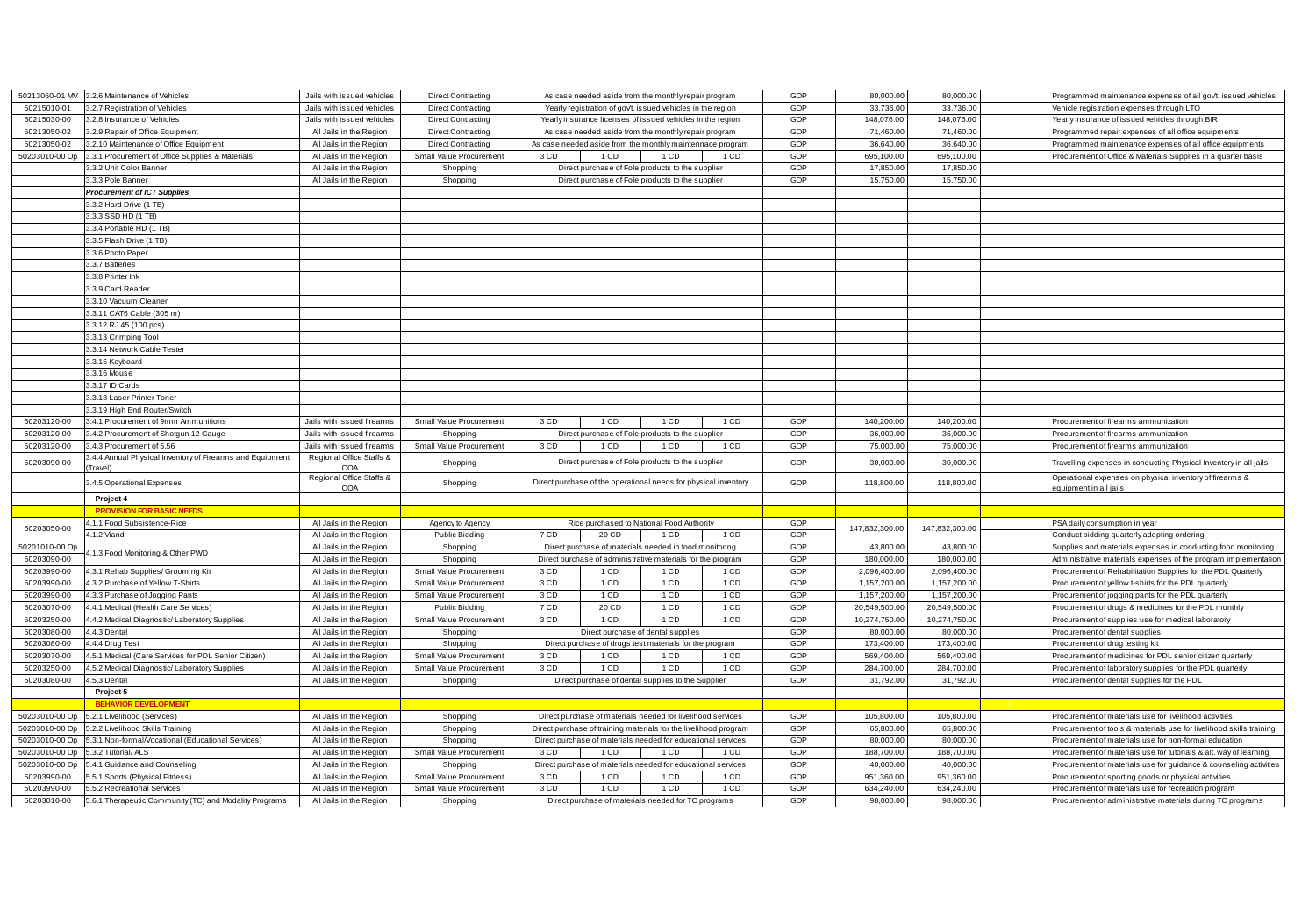|                | Project 6                                                 |                               |                           |                                                                                                                                    |     |            |                |                                                                 |
|----------------|-----------------------------------------------------------|-------------------------------|---------------------------|------------------------------------------------------------------------------------------------------------------------------------|-----|------------|----------------|-----------------------------------------------------------------|
|                | <b>BJMP GREENING PROGRAM</b>                              |                               |                           |                                                                                                                                    |     |            |                |                                                                 |
|                | <b>Climate Change Adaptation &amp; Mitigation in Jail</b> |                               |                           |                                                                                                                                    |     |            |                |                                                                 |
| 50203090-00    | 6.2.1 Tree Planting Activities                            | All Jails in the Region       | Shopping                  | Direct purchase of materials needed for greening program                                                                           | GOP | 80,000.00  | 80,000.00      | Procurement of tools & materials for tree planting              |
|                | <b>III ADMINISTRATION AND GOVERNANCE</b>                  |                               |                           |                                                                                                                                    |     |            |                |                                                                 |
|                |                                                           |                               |                           |                                                                                                                                    |     |            |                |                                                                 |
|                | Project 1                                                 |                               |                           |                                                                                                                                    |     |            |                |                                                                 |
|                | PROFESSIONALIZATION OF JAIL SERVICES                      |                               |                           |                                                                                                                                    |     |            | $\overline{0}$ |                                                                 |
| 50203010-00 A  | 1.1.1 Recruitment                                         | Regionwide                    | Shopping                  | Direct purchase of administrative materials in recruitment                                                                         | GOP | 14,200.00  | 14,200.00      | Procurement of administrative materials during recruitment      |
| 50203090-00    | .1.2 Community Relations-Brigada Eskwela                  | Regionwide                    | Shopping                  | Direct purchase of supplies & materials for brigada eskwela<br>Direct purchase of supplies and grant honorary fee of the trainor's | GOP | 80,000.00  | 80,000.00      | Procurement of tools & materials for brigada eskwela            |
| 50202010-00    | .1.3 Training on Food Service Mgmt. (Wardens & M.O.)      | Regionwide                    | Shopping                  | and guest speaker                                                                                                                  | GOP | 96,000.00  | 96,000.00      | Procurement of materials use for training on food service mgmt. |
| 50202010-00    | .1.4 Seminar on Disaster Risk Reduction & Mgmt.           | Regionwide                    | Shopping                  | Direct purchase of supplies and grant honorary fee of the trainor's                                                                | GOP | 96,000.00  | 96,000.00      | Procurement of materials use for DRRM training/seminars         |
|                |                                                           |                               |                           | and quest speaker<br>Direct purchase of supplies and grant honorary fee of the trainor's                                           |     |            |                |                                                                 |
| 50202010-00    | .1.5 KKDK Certification Training for HR                   | Regionwide                    | Shopping                  | and quest speaker                                                                                                                  | GOP | 108,000.00 | 108,000.00     | Procurement of materials use for KKDK training for HR           |
| 50202010-00    | .1.6 EORA Training & Seminar                              | Regionwide                    | Shopping                  | Direct purchase of supplies and grant honorary fee of the trainor's                                                                | GOP | 108,000.00 | 108,000.00     | Procurement of materials use for EORA training/seminars         |
|                |                                                           |                               |                           | and guest speaker<br>Direct purchase of supplies and grant honorary fee of the trainor's                                           |     |            |                |                                                                 |
| 50202010-00    | .1.7 Intravenous Therapy Training for Nurses (IVT)        | Regionwide                    | Shopping                  | and quest speaker                                                                                                                  | GOP | 141,608.00 | 141,608.00     | Procurement of materials use for IVT for nurses                 |
|                | <b>ICT Skills Enhancement Courses</b>                     |                               |                           |                                                                                                                                    |     |            |                |                                                                 |
|                | 1.1.8 a Website Dev't. and Content Management Courses     |                               |                           |                                                                                                                                    |     |            |                |                                                                 |
|                | 1.1.8 b Network Administration                            |                               |                           |                                                                                                                                    |     |            |                |                                                                 |
|                | 1.1.8 c System Administration                             |                               |                           |                                                                                                                                    |     |            |                |                                                                 |
|                | 1.1.8 c Database Administration                           |                               |                           |                                                                                                                                    |     |            |                |                                                                 |
|                | <b>Cybersecurity Courses</b>                              |                               |                           |                                                                                                                                    |     |            |                |                                                                 |
|                | 1.1.9 a Cyberscurity Management                           |                               |                           |                                                                                                                                    |     |            |                |                                                                 |
|                | 1.1.9 b Digital Foreignsic and investigation              |                               |                           |                                                                                                                                    |     |            |                |                                                                 |
|                | 1.1.9 c Information Security Officer                      |                               |                           |                                                                                                                                    |     |            |                |                                                                 |
|                | 1.1.9 d Information Security Management                   |                               |                           |                                                                                                                                    |     |            |                |                                                                 |
|                | Data Privacy Course                                       |                               |                           |                                                                                                                                    |     |            |                |                                                                 |
|                | 1.1.10 a Data Protection Officer Course                   |                               |                           |                                                                                                                                    |     |            |                |                                                                 |
| 50201010-00 Op | 1.2.1 Operational Expenses (HR Discipline)                | All Jails in the Region       | Shopping                  | Direct purchase of materials during the activity                                                                                   | GOP | 17,000.00  | 17,000.00      |                                                                 |
| 50203010-00 Op | 1.2.2 Travel Expenses                                     | All Jails in the Region       | Shopping                  | Direct purchase of Fole products to the supplier                                                                                   | GOP | 20,000.00  | 20,000.00      |                                                                 |
| 50203080-00 Op | 1.2.3 Randon Drug Testing                                 | All jails HR in the Region    | Shopping                  | Direct purchase of Drugs Testing Kit for the Random Test                                                                           | GOP | 227,000.00 | 227,000.00     | Procurement of drugs test kit                                   |
|                |                                                           |                               | <b>Direct Contracting</b> |                                                                                                                                    | GOP |            |                |                                                                 |
| 50215020-00    | 1.4.1 Fidelity Bond (Issuance)<br>Project 2               | HR with                       |                           | Direct contracting of the bond                                                                                                     |     | 22,500.00  | 22,500.00      |                                                                 |
|                |                                                           |                               |                           |                                                                                                                                    |     |            |                |                                                                 |
|                | <b>PRODUCTIVITY ENHANCEMENT</b>                           |                               |                           |                                                                                                                                    |     |            | $-0$           |                                                                 |
| 50203010-00 A  | 2.1.1 HR 201 File                                         | All HR in the Region          | Shopping                  | Direct purchase of materials for the Updation of 201 Files                                                                         | GOP | 91,092.00  | 91,092.00      |                                                                 |
| 50203010-00 Op | 2.1.2 PDL Data Base Maintained (CARPETA)                  | All jails HR in the Region    | Shopping                  | Direct purchase of printing and publication supplies                                                                               | GOP | 231,440.00 | 231,440.00     |                                                                 |
| 50299020-00 Op | 2.1.3 Travel Expenses                                     | All Jails in the Region       | Shopping                  | Direct purchase of Fole products to the supplier                                                                                   | GOP | 179,892.00 | 179,892.00     | Travelling expenses in conducting the activity                  |
| 50211020-00    | 2.3.1 Conduct Management Audit                            | All Jails in the Region       | Shopping                  | Direct purchase of supplies, per diems for the audit team                                                                          | GOP | 84,000.00  | 84,000.00      |                                                                 |
|                | Project 3                                                 |                               |                           |                                                                                                                                    |     |            |                |                                                                 |
|                | <b>MANAGERIAL CAPABILITY BUILD-UP</b>                     |                               |                           |                                                                                                                                    |     |            | $\overline{0}$ | Procurement of ad                                               |
| 50203090-00    | 3.1.1 Management Conferences                              | All Jail Wardens & PAs        | Shopping                  | Direct purchase of Fole Products to the supplier                                                                                   | GOP | 96,000.00  | 96,000.00      |                                                                 |
| 50203010-00 A  | 3.1.2 Dissemination of Policy                             | All Jails in the Region       | Shopping                  | Direct purchase of Fole Products to the supplier                                                                                   | GOP | 44,000.00  | 44,000.00      |                                                                 |
| 50203010-00 A  | 3.1.3 Dissemination of Directives                         | All Jails in the Region       | Shopping                  | Direct purchase of Fole Products to the supplier                                                                                   | GOP | 80,000.00  | 80,000.00      |                                                                 |
| 50201010-00 A  | 3.2.1 Staff Inspection                                    | <b>Regional Office Staffs</b> | Shopping                  | Purchase of administrative materials for the inspection                                                                            | GOP | 100,000.00 | 100,000.00     | Procurement of administrative materials during inspection       |
| 50203090-00    | 3.2.2 Travel Expenses                                     | All Jails in the Region       | Shopping                  | Direct purchase of Fole products to the supplier                                                                                   | GOP | 198,800.00 | 198,800.00     | Travelling expenses in conducting the activity                  |
| 50201010-00 A  | 3.3.1 Jail Inspection & Education                         | All Jails in the Region       | Shopping                  | Direct purchase of administrative materials during JI&E                                                                            | GOP | 115,000.00 | 115,000.00     | Procurement of administrative materials during JI & E           |
| 50203090-00    | 3.4.1 Radio (Community Relations)                         | All Jails in the Region       | Shopping                  | Direct purchase of radio materials to the supplier                                                                                 | GOP | 120,000.00 | 120,000.00     | Procurement of administrative materials during CRS activity     |
| 50201010-00 A  | 3.5.1 National & Local Affairs (Agency Participation)     | All Jails in the Region       | Shopping                  | Direct purchase of Fole Products to the supplier                                                                                   | GOP | 106,100.00 | 106,100.00     |                                                                 |
| 50203010-00 Op | 3.6.1 Accomplishment Reports (Documentation of            |                               | Shopping                  | Direct purchase of printed & publication materials for the<br>accomplishment reports                                               | GOP | 456,700.00 | 456,700.00     | Procurement of administrative materials for the quarterly       |
|                | Accomplishments/Events)                                   | Regionwide                    |                           |                                                                                                                                    |     |            |                | accomplishment reports                                          |
| 50205010-00    |                                                           |                               | Shopping                  | Purchase of administrative materials for the reports                                                                               | GOP | 97,644.00  | 97,644.00      |                                                                 |
| 50203010-00 A  |                                                           |                               | Shopping                  | Purchase of administrative materials for the publications                                                                          | GOP | 382,240.00 | 382,240.00     | Procurement of administrative materials for the quarterly       |
|                | 3.6.2 Photocopying and Book Binding                       | Nationwide                    |                           |                                                                                                                                    |     |            |                | publication                                                     |
| 50299020-00 A  |                                                           |                               | Shopping                  | Purchase of administrative materials for the reports                                                                               | GOP | 80,340.00  | 80,340.00      |                                                                 |
|                | Project 4                                                 |                               |                           |                                                                                                                                    |     |            |                |                                                                 |
|                | <b>MORALE &amp; WELFARE OF HR</b>                         |                               |                           |                                                                                                                                    |     |            |                |                                                                 |
| 50203080-00 A  | 4.2.1 Medical Supplies (HR Health Benefits)               | Regionwide                    | Shopping                  | Direct purchase of Fole Products to the supplier                                                                                   | GOP | 60,040.00  | 60,040.00      | Procurement of medical supplies                                 |
| 50203070-00    | 4.2.2 Medicines & Vitamins                                | Regionwide                    | Small Value Procurement   | 3 CD<br>1 CD<br>1 CD<br>1 CD                                                                                                       | GOP | 568,800.00 | 568,800.00     | Procurement of medicines & vitamins quarterly                   |